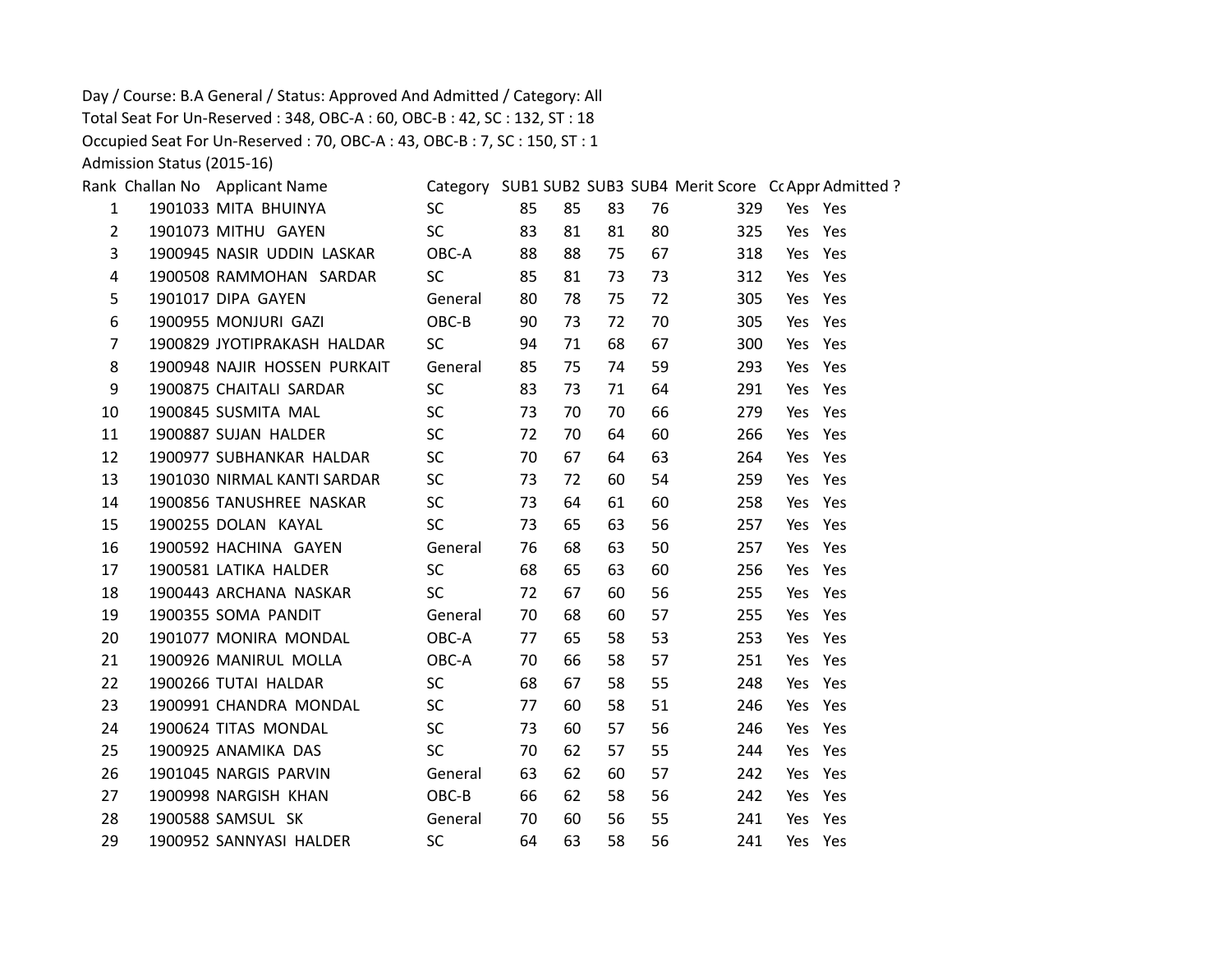| 30 | 1900557 SUDIP KUMAR HALDER          | SC        | 67 | 64 | 56 | 54 | 241 | Yes | Yes     |
|----|-------------------------------------|-----------|----|----|----|----|-----|-----|---------|
| 31 | 1900595 DIPAK MONDAL                | <b>SC</b> | 61 | 61 | 60 | 56 | 238 | Yes | Yes     |
| 32 | 1900055 PALASH NASKAR               | SC        | 60 | 60 | 60 | 58 | 238 | Yes | Yes     |
| 33 | 1900429 RANI HALDER                 | <b>SC</b> | 66 | 64 | 58 | 50 | 238 | Yes | Yes     |
| 34 | 1900915 RINKU HALDER                | <b>SC</b> | 63 | 61 | 58 | 54 | 236 | Yes | Yes     |
| 35 | 1900662 MILAN BAGANI                | <b>SC</b> | 64 | 60 | 60 | 51 | 235 | Yes | Yes     |
| 36 | 1901009 REJINA MOLLA                | General   | 64 | 62 | 54 | 54 | 234 | Yes | Yes     |
| 37 | 1900441 SUPARNA HALDER              | General   | 62 | 60 | 57 | 55 | 234 | Yes | Yes     |
| 38 | 1900583 SUPRIYA MONDAL              | SC        | 63 | 63 | 62 | 45 | 233 | Yes | Yes     |
| 39 | 1901008 BINANDA HALDER              | SC        | 68 | 61 | 52 | 51 | 232 | Yes | Yes     |
| 40 | 1900836 SUMAN HALDER                | General   | 71 | 61 | 54 | 46 | 232 | Yes | Yes     |
| 41 | 1901032 MEHEBUBA DARJI              | OBC-B     | 63 | 61 | 57 | 50 | 231 | Yes | Yes     |
| 42 | 1900636 PRIYANKA NASKAR             | General   | 67 | 56 | 54 | 52 | 229 | Yes | Yes     |
| 43 | 1900449 SHASANKA BISWAS             | SC        | 61 | 58 | 56 | 54 | 229 | Yes | Yes     |
| 44 | 1900049 SHIPRA SARDAR               | SC        | 61 | 60 | 56 | 52 | 229 | Yes | Yes     |
| 45 | 1901066 SAMAR MONDAL                | SC        | 63 | 58 | 55 | 52 | 228 | Yes | Yes     |
| 46 | 1900932 APARNA JANA                 | General   | 62 | 57 | 54 | 54 | 227 | Yes | Yes     |
| 47 | 1900116 AYESA SHEIKH                | OBC-A     | 58 | 57 | 57 | 55 | 227 | Yes | Yes     |
| 48 | 1900726 SUDIPTA SARDAR              | SC        | 62 | 60 | 55 | 50 | 227 | Yes | Yes     |
| 49 | 1900886 JIYARUL FAKIR               | General   | 58 | 58 | 55 | 55 | 226 | Yes | Yes     |
| 50 | 1901057 BISHAKHA BAG                | SC        | 66 | 58 | 51 | 50 | 225 | Yes | Yes     |
| 51 | 1900054 pallabi halder              | <b>SC</b> | 63 | 56 | 56 | 50 | 225 | Yes | Yes     |
| 52 | 1901058 MOTACHHER HOSEN MONDA OBC-A |           | 66 | 57 | 51 | 50 | 224 | Yes | Yes     |
| 53 | 1900118 MADHU NASKAR                | <b>SC</b> | 66 | 58 | 55 | 44 | 223 | Yes | Yes     |
| 54 | 1900830 SABNAM GAYEN                | OBC-A     | 60 | 58 | 54 | 51 | 223 | Yes | Yes     |
| 55 | 1900500 ARIFA MOLLA                 | OBC-A     | 62 | 57 | 56 | 47 | 222 | Yes | Yes     |
| 56 | 1900075 ESMOTARA GAYEN              | OBC-A     | 64 | 56 | 52 | 50 | 222 | Yes | Yes     |
| 57 | 1900431 KAHINUR LASKAR              | OBC-A     | 65 | 57 | 54 | 46 | 222 | Yes | Yes     |
| 58 | 1900428 RANJIT NASKAR               | <b>SC</b> | 61 | 57 | 53 | 51 | 222 | Yes | Yes     |
| 59 | 1900039 RUKSANA LASKAR              | OBC-A     | 66 | 55 | 55 | 46 | 222 | Yes | Yes     |
| 60 | 1900169 JASMINA SHAIKH              | OBC-A     | 68 | 54 | 51 | 48 | 221 | Yes | Yes     |
| 61 | 1901003 PALLABI NASKAR              | SC        | 58 | 55 | 55 | 52 | 220 | Yes | Yes     |
| 62 | 1900507 PAYEL SHIKARI               | <b>SC</b> | 60 | 54 | 53 | 53 | 220 | Yes | Yes     |
| 63 | 1900564 RINKU SAU                   | General   | 62 | 55 | 53 | 50 | 220 |     | Yes Yes |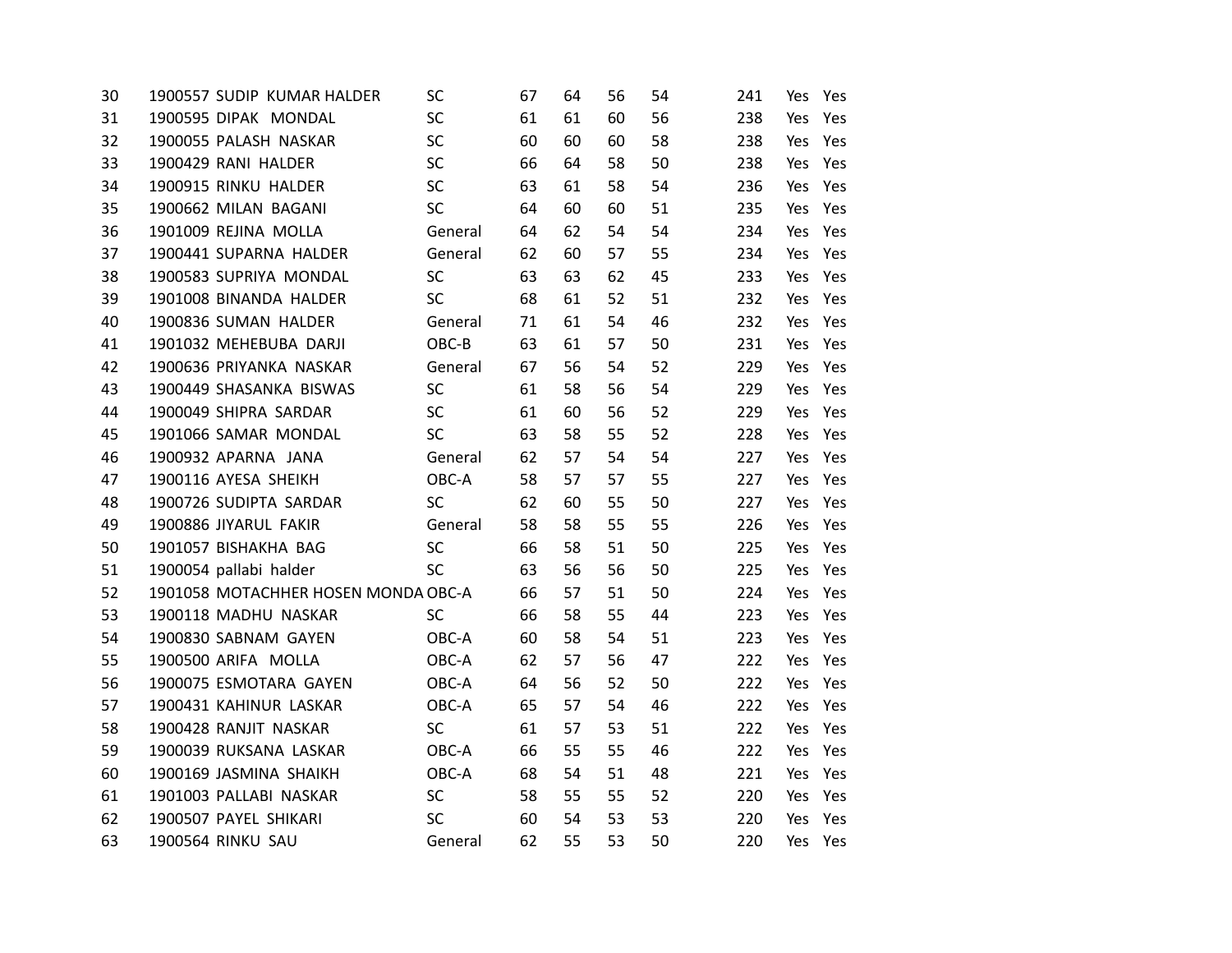| 64 | 1900505 RAKHI BHUNIYA        | SC        | 63 | 60 | 51 | 45 | 219 | Yes | Yes     |
|----|------------------------------|-----------|----|----|----|----|-----|-----|---------|
| 65 | 1901024 SANDIP BISWAS        | SC        | 60 | 55 | 53 | 51 | 219 | Yes | Yes     |
| 66 | 1900227 SWAPNA NASKAR        | <b>SC</b> | 60 | 57 | 56 | 46 | 219 | Yes | Yes     |
| 67 | 1900168 ARUPA SARDAR         | OBC-A     | 57 | 54 | 54 | 53 | 218 |     | Yes Yes |
| 68 | 1900646 palash bachhar       | <b>SC</b> | 67 | 51 | 50 | 50 | 218 | Yes | Yes     |
| 69 | 1900418 RAKHI MONDAL         | SC        | 64 | 58 | 53 | 43 | 218 |     | Yes Yes |
| 70 | 1900154 RINA NASKAR          | <b>SC</b> | 60 | 57 | 53 | 48 | 218 | Yes | Yes     |
| 71 | 1900051 APARNA MANDAL        | SC        | 70 | 53 | 50 | 44 | 217 | Yes | Yes     |
| 72 | 1900755 BIBHAS MONDAL        | <b>SC</b> | 60 | 54 | 52 | 51 | 217 | Yes | Yes     |
| 73 | 1900048 DIPIKA MONDAL        | SC        | 62 | 54 | 51 | 50 | 217 | Yes | Yes     |
| 74 | 1900438 MOUSUMI HALDER       | General   | 74 | 52 | 47 | 44 | 217 | Yes | Yes     |
| 75 | 1900063 PALASH NASKAR        | SC        | 65 | 52 | 50 | 50 | 217 | Yes | Yes     |
| 76 | 1900282 AKRAM GHARAMI        | OBC-A     | 60 | 57 | 51 | 48 | 216 | Yes | Yes     |
| 77 | 1900077 IMRANA LASKAR        | OBC-A     | 62 | 57 | 54 | 43 | 216 | Yes | Yes     |
| 78 | 1900059 RINA NASKAR          | <b>SC</b> | 58 | 54 | 54 | 50 | 216 | Yes | Yes     |
| 79 | 1900361 SAMPA MAITY          | General   | 64 | 51 | 51 | 50 | 216 | Yes | Yes     |
| 80 | 1900268 MALLIKA MONDAL       | SC        | 70 | 51 | 50 | 43 | 214 | Yes | Yes     |
| 81 | 1900188 PARAMITA HALDER      | <b>SC</b> | 57 | 56 | 54 | 47 | 214 | Yes | Yes     |
| 82 | 1900303 RAJU HALDER          | SC        | 62 | 55 | 54 | 43 | 214 | Yes | Yes     |
| 83 | 1900670 SHUBHANKAR SHIKARI   | General   | 60 | 57 | 50 | 47 | 214 | Yes | Yes     |
| 84 | 1900408 CHANDANA NASKAR      | SC        | 68 | 50 | 50 | 45 | 213 | Yes | Yes     |
| 85 | 1900515 SONAMONI SK          | General   | 67 | 55 | 46 | 45 | 213 | Yes | Yes     |
| 86 | 1900083 KHADIJA LASKAR       | OBC-A     | 54 | 54 | 53 | 50 | 211 | Yes | Yes     |
| 87 | 1900589 KULSUM GAYEN         | General   | 66 | 52 | 47 | 46 | 211 | Yes | Yes     |
| 88 | 1900742 SUMAN MONDAL         | <b>SC</b> | 66 | 51 | 50 | 44 | 211 | Yes | Yes     |
| 89 | 1900788 HASANUR JAMAN LASKAR | General   | 58 | 54 | 50 | 48 | 210 | Yes | Yes     |
| 90 | 1900667 LABONI SHIKARI       | General   | 60 | 52 | 50 | 48 | 210 | Yes | Yes     |
| 91 | 1900687 SUPROVAT HALDER      | <b>SC</b> | 57 | 53 | 50 | 50 | 210 | Yes | Yes     |
| 92 | 1900367 PRIYANKA DINDA       | General   | 60 | 54 | 48 | 47 | 209 | Yes | Yes     |
| 93 | 1900865 SAKIL AHMED MONDAL   | OBC-A     | 64 | 50 | 48 | 47 | 209 | Yes | Yes     |
| 94 | 1900602 ANIMESH MANDAL       | SC        | 54 | 53 | 51 | 50 | 208 | Yes | Yes     |
| 95 | 1900234 ANIRBAN MONDAL       | <b>SC</b> | 58 | 56 | 48 | 46 | 208 | Yes | Yes     |
| 96 | 1900985 BHABESH SARDDAR      | General   | 55 | 54 | 51 | 48 | 208 | Yes | Yes     |
| 97 | 1900267 INJAMUL SARDAR       | OBC-A     | 54 | 53 | 51 | 50 | 208 |     | Yes Yes |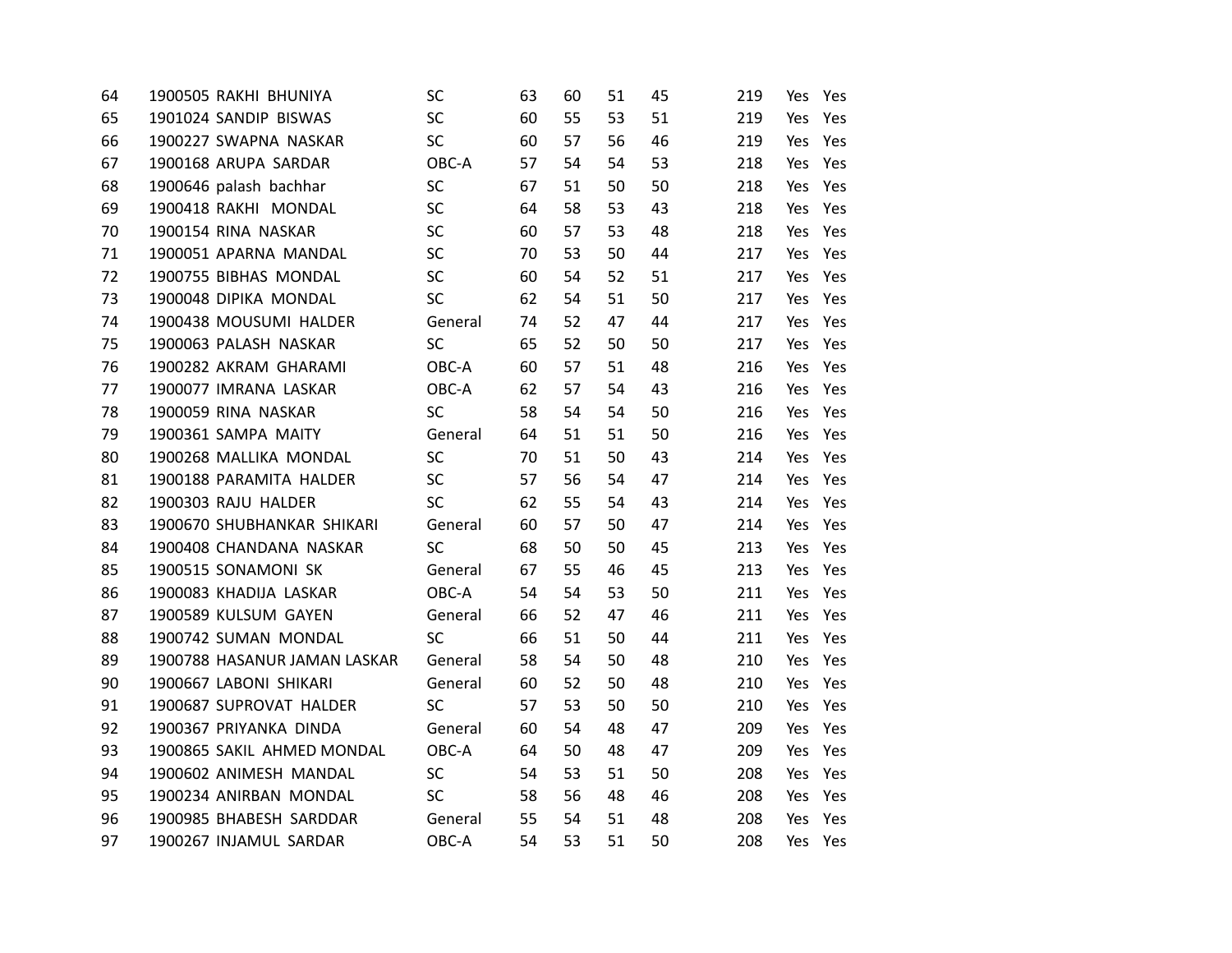| 98  | 1900278 KRISHNA MONDAL  |                             | SC.       | 60 | 56 | 50 | 42 | 208 | Yes     | Yes |
|-----|-------------------------|-----------------------------|-----------|----|----|----|----|-----|---------|-----|
| 99  |                         | 1900966 MAHABUB MONDAL      | OBC-A     | 60 | 55 | 48 | 45 | 208 | Yes     | Yes |
| 100 | 1900910 PRODIP SARDDAR  |                             | General   | 56 | 53 | 52 | 47 | 208 | Yes     | Yes |
| 101 | 1900279 SUJATA GHOSHAL  |                             | General   | 58 | 57 | 47 | 46 | 208 | Yes Yes |     |
| 102 | 1900988 SUMANTA BAIRAGI |                             | <b>SC</b> | 57 | 55 | 51 | 45 | 208 | Yes Yes |     |
| 103 | 1900354 SOMA MAITY      |                             | General   | 61 | 50 | 48 | 48 | 207 | Yes Yes |     |
| 104 | 1900970 AMINA GAZI      |                             | OBC-B     | 55 | 54 | 51 | 46 | 206 | Yes     | Yes |
| 105 | 1900853 KAMAL DAS       |                             | <b>SC</b> | 62 | 50 | 48 | 46 | 206 | Yes Yes |     |
| 106 | 1900230 SAMIR SARDAR    |                             | <b>SC</b> | 56 | 52 | 50 | 48 | 206 | Yes Yes |     |
| 107 | 1901012 BAISAKHI MANNA  |                             | General   | 57 | 51 | 50 | 47 | 205 | Yes     | Yes |
| 108 | 1900241 PALLABI MONDAL  |                             | <b>SC</b> | 57 | 56 | 50 | 42 | 205 | Yes Yes |     |
| 109 | 1900066 SAMIR NASKAR    |                             | <b>SC</b> | 60 | 52 | 48 | 45 | 205 | Yes Yes |     |
| 110 |                         | 1900992 SUCHITRA ADHIKARI   | General   | 57 | 57 | 47 | 44 | 205 | Yes Yes |     |
| 111 | 1900491 SUSHAMA HALDAR  |                             | <b>SC</b> | 60 | 51 | 50 | 44 | 205 | Yes Yes |     |
| 112 | 1900900 TAHAJUL MOLLA   |                             | OBC-A     | 60 | 55 | 46 | 43 | 204 | Yes Yes |     |
| 113 | 1900498 MARUFA SHAIKH   |                             | General   | 54 | 54 | 50 | 45 | 203 | Yes Yes |     |
| 114 | 1900458 MINOTI SARDAR   |                             | <b>SC</b> | 60 | 54 | 46 | 43 | 203 | Yes Yes |     |
| 115 | 1901047 PARVINA MONDAL  |                             | OBC-A     | 55 | 52 | 50 | 46 | 203 | Yes     | Yes |
| 116 |                         | 1900085 SAHANARA MALLICK    | General   | 57 | 53 | 50 | 43 | 203 | Yes Yes |     |
| 117 |                         | 1900067 SHRABANTI NASKAR    | <b>SC</b> | 57 | 52 | 50 | 44 | 203 | Yes     | Yes |
| 118 |                         | 1900395 BAKULPRIYA MISTRY   | <b>SC</b> | 65 | 47 | 46 | 44 | 202 | Yes Yes |     |
| 119 | 1900870 JAYASHREE GAYEN |                             | <b>SC</b> | 58 | 52 | 48 | 44 | 202 | Yes Yes |     |
| 120 | 1900874 SAMAPTI SARDAR  |                             | <b>SC</b> | 62 | 52 | 44 | 44 | 202 | Yes Yes |     |
| 121 |                         | 1900771 GANGA RAM SARDAR    | <b>SC</b> | 55 | 51 | 50 | 45 | 201 | Yes Yes |     |
| 122 | 1900623 KRISHNA SARDAR  |                             | <b>SC</b> | 63 | 50 | 44 | 44 | 201 | Yes Yes |     |
| 123 | 1900959 RITA MONDAL     |                             | <b>SC</b> | 60 | 53 | 44 | 44 | 201 | Yes Yes |     |
| 124 | 1900482 RIMPA MONDAL    |                             | <b>SC</b> | 55 | 54 | 48 | 43 | 200 | Yes Yes |     |
| 125 | 1901001 KAYADU HALDER   |                             | <b>SC</b> | 58 | 55 | 43 | 43 | 199 | Yes     | Yes |
| 126 | 1900680 PALLAB SANFUI   |                             | <b>SC</b> | 53 | 52 | 50 | 44 | 199 | Yes Yes |     |
| 127 | 1900041 RUKSANA LASKAR  |                             | General   | 56 | 48 | 48 | 47 | 199 | Yes     | Yes |
| 128 |                         | 1900768 ALTAB HOSSEN LASKAR | General   | 57 | 51 | 45 | 45 | 198 | Yes Yes |     |
| 129 | 1900027 KRISHNA GHARAMI |                             | <b>SC</b> | 53 | 51 | 48 | 46 | 198 | Yes Yes |     |
| 130 | 1900235 KRISHNA MONDAL  |                             | <b>SC</b> | 53 | 52 | 50 | 43 | 198 | Yes Yes |     |
| 131 | 1900883 SAJAHAN SARDAR  |                             | General   | 52 | 50 | 50 | 46 | 198 | Yes Yes |     |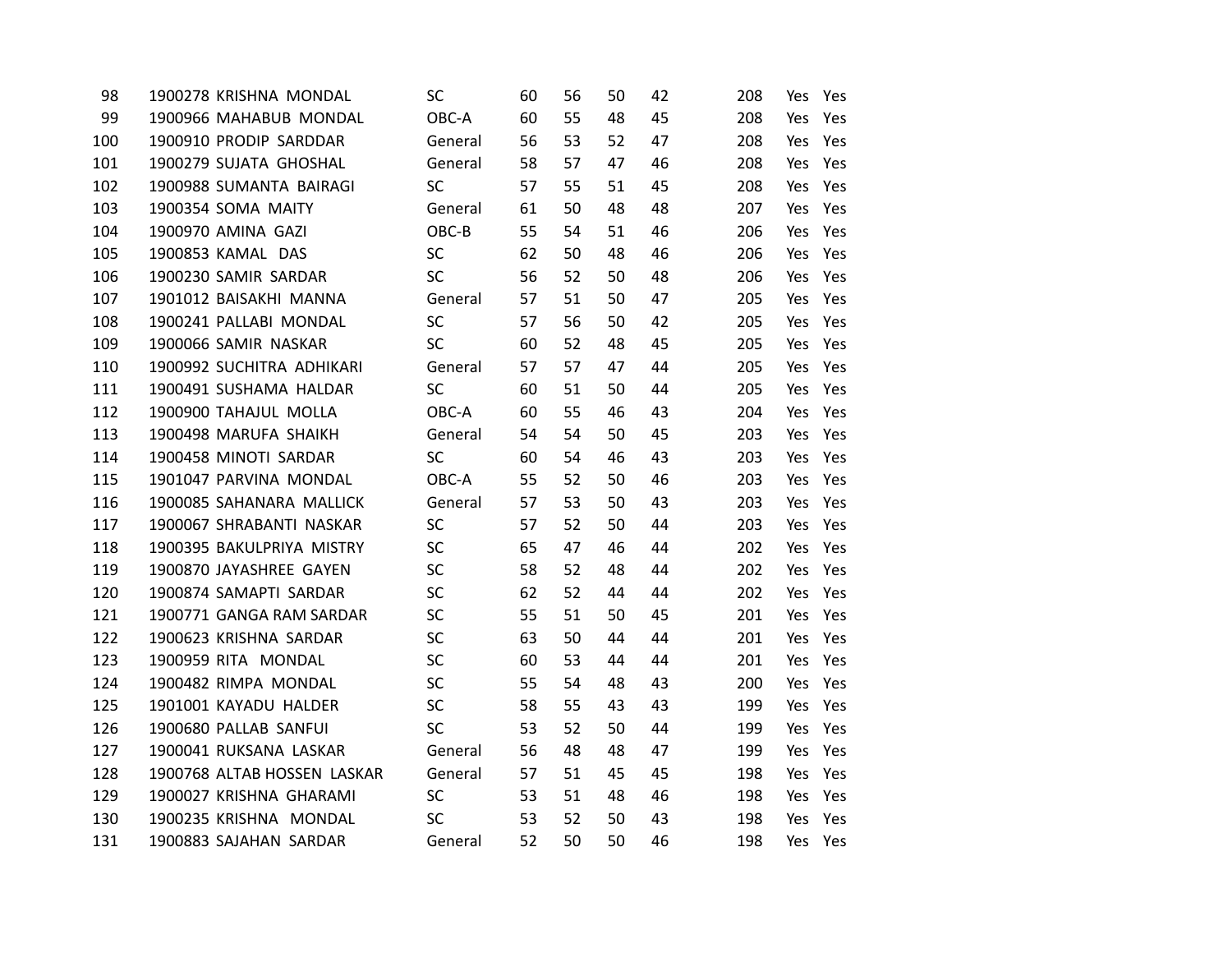| 132 | 1900849 AMINA MONDAL                   | OBC-A     | 56 | 50 | 46 | 45 | 197 | Yes | Yes     |
|-----|----------------------------------------|-----------|----|----|----|----|-----|-----|---------|
| 133 | 1900627 MANGAL SARDAR                  | SC        | 58 | 50 | 46 | 43 | 197 | Yes | Yes     |
| 134 | 1900911 RAKIBUL ISLAM GHORAMI          | General   | 55 | 54 | 45 | 43 | 197 | Yes | Yes     |
| 135 | 1900632 SABANA LASKAR                  | OBC-A     | 60 | 47 | 46 | 44 | 197 | Yes | Yes     |
| 136 | 1900529 SAHARABANU MOLLA               | OBC-A     | 57 | 51 | 46 | 43 | 197 | Yes | Yes     |
| 137 | 1900842 SAMIR NASKAR                   | SC        | 54 | 50 | 50 | 43 | 197 | Yes | Yes     |
| 138 | 1900138 SATYABRATA NAIYA               | <b>SC</b> | 57 | 51 | 45 | 44 | 197 | Yes | Yes     |
| 139 | 1900770 DIPANKAR MONDAL                | General   | 51 | 50 | 48 | 47 | 196 | Yes | Yes     |
| 140 | 1900199 HOSNAHARA SAKE                 | General   | 55 | 51 | 46 | 44 | 196 | Yes | Yes     |
| 141 | 1901006 ANISUR RAHAMAN KHAN            | General   | 51 | 51 | 47 | 46 | 195 | Yes | Yes     |
| 142 | 1900716 CHANDAN SARDAR                 | <b>SC</b> | 53 | 50 | 48 | 44 | 195 | Yes | Yes     |
| 143 | 1900725 CHUMKI SHIKARI                 | <b>SC</b> | 55 | 51 | 45 | 44 | 195 | Yes | Yes     |
| 144 | 1900734 KASHMIRA SEKH                  | OBC-A     | 66 | 44 | 43 | 42 | 195 | Yes | Yes     |
| 145 | 1900861 NIMAI SARDAR                   | SC        | 52 | 48 | 48 | 47 | 195 | Yes | Yes     |
| 146 | 1900841 SUNIL NASKAR BADAL NASKAISC    |           | 52 | 50 | 50 | 43 | 195 | Yes | Yes     |
| 147 | 1900872 CHAMPA SARDAR                  | <b>SC</b> | 57 | 50 | 45 | 42 | 194 | Yes | Yes     |
| 148 | 1900996 DEBOBRATA NASKAR               | SC        | 60 | 47 | 44 | 43 | 194 | Yes | Yes     |
| 149 | 1900798 RABINDRANATH CHAKRABAR General |           | 53 | 52 | 45 | 44 | 194 | Yes | Yes     |
| 150 | 1901089 SUMAIYA SARDAR                 | General   | 52 | 50 | 48 | 44 | 194 | Yes | Yes     |
| 151 | 1900159 tapasi naskar                  | SC        | 55 | 47 | 46 | 46 | 194 | Yes | Yes     |
| 152 | 1900087 PRITOM NASKAR                  | SC        | 53 | 52 | 45 | 43 | 193 | Yes | Yes     |
| 153 | 1900470 SUSMITA DAS                    | SC        | 54 | 51 | 44 | 44 | 193 | Yes | Yes     |
| 154 | 1900744 BISWAJIT SARDAR                | SC        | 53 | 50 | 45 | 44 | 192 | Yes | Yes     |
| 155 | 1900045 KAKOLI SARDAR                  | SC        | 56 | 50 | 43 | 42 | 191 | Yes | Yes     |
| 156 | 1900357 PARMINA GAZI                   | OBC-B     | 53 | 48 | 46 | 44 | 191 | Yes | Yes     |
| 157 | 1900334 SAKIM ALI SARDAR               | General   | 50 | 50 | 46 | 45 | 191 | Yes | Yes     |
| 158 | 1900537 SULTANA MOLLA                  | General   | 57 | 47 | 44 | 43 | 191 | Yes | Yes     |
| 159 | 1900301 BISWAJIT NASKAR                | SC        | 54 | 50 | 44 | 42 | 190 | Yes | Yes     |
| 160 | 1900758 GITA NASKAR                    | SC        | 51 | 50 | 46 | 43 | 190 | Yes | Yes     |
| 161 | 1901088 MST FATEMA MOLLA               | General   | 56 | 47 | 44 | 43 | 190 | Yes | Yes     |
| 162 | 1900774 REJOANA SHAIKH                 | General   | 53 | 51 | 43 | 43 | 190 | Yes | Yes     |
| 163 | 1900787 RUNA GAYEN                     | General   | 56 | 47 | 44 | 43 | 190 | Yes | Yes     |
| 164 | 1900459 SABIKUNNAHAR MIR               | General   | 53 | 52 | 43 | 42 | 190 | Yes | Yes     |
| 165 | 1900057 SHIULI SARDAR                  | SC        | 51 | 48 | 48 | 43 | 190 |     | Yes Yes |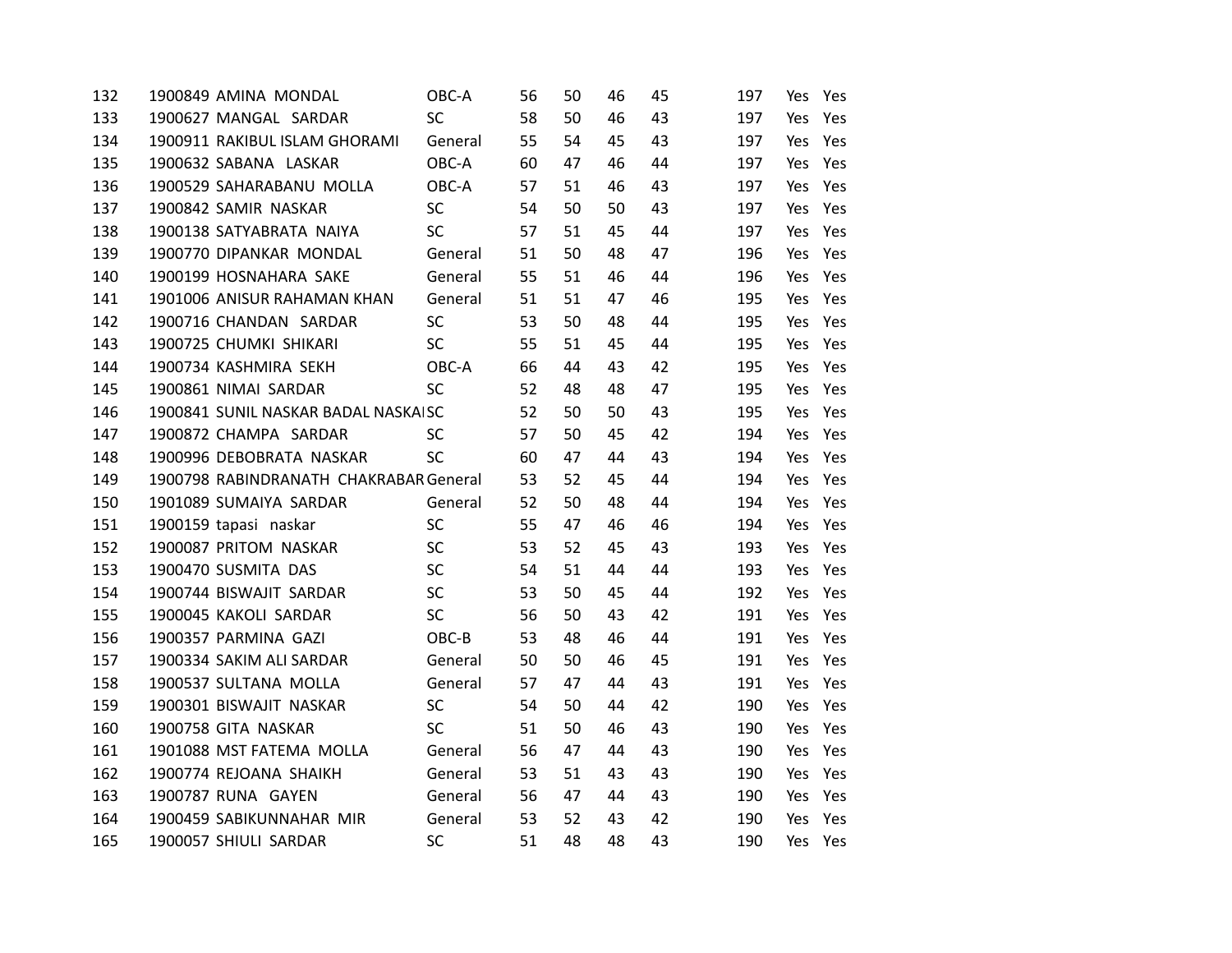| 166 | 1900860 BIDYUT SARDAR                  | SC        | 54 | 47 | 45 | 43 | 189 | Yes | Yes     |  |
|-----|----------------------------------------|-----------|----|----|----|----|-----|-----|---------|--|
| 167 | 1900630 DEBI NASKAR                    | <b>SC</b> | 58 | 45 | 43 | 43 | 189 | Yes | Yes     |  |
| 168 | 1900035 JIYARUL LASKAR                 | OBC-A     | 51 | 51 | 44 | 43 | 189 | Yes | Yes     |  |
| 169 | 1900648 NIMAI DHALI                    | <b>SC</b> | 50 | 48 | 46 | 45 | 189 | Yes | Yes     |  |
| 170 | 1900304 PRABHAS HALDAR                 | SC        | 53 | 50 | 43 | 43 | 189 | Yes | Yes     |  |
| 171 | 1900092 PROSENJIT MONDAL               | <b>SC</b> | 52 | 50 | 44 | 43 | 189 | Yes | Yes     |  |
| 172 | 1900315 ROZINA SHAIKH                  | OBC-A     | 55 | 48 | 44 | 42 | 189 | Yes | Yes     |  |
| 173 | 1900892 RUBANA PARVIN HALDER           | General   | 56 | 45 | 44 | 44 | 189 | Yes | Yes     |  |
| 174 | 1900474 APARNA NASKAR                  | SC        | 57 | 47 | 42 | 42 | 188 | Yes | Yes     |  |
| 175 | 1900858 DHARMARAJ SARDAR               | SC        | 56 | 45 | 44 | 43 | 188 | Yes | Yes     |  |
| 176 | 1900756 lipika naskar                  | <b>SC</b> | 54 | 48 | 43 | 43 | 188 | Yes | Yes     |  |
| 177 | 1900848 ARPITA NAYEK                   | General   | 57 | 44 | 43 | 43 | 187 | Yes | Yes     |  |
| 178 | 1900783 BISWAJIT MIDDYA (PC)           | SC        | 50 | 48 | 45 | 44 | 187 | Yes | Yes     |  |
| 179 | 1901092 HABIBUR RAHAMAN GHARAN General |           | 50 | 47 | 46 | 44 | 187 | Yes | Yes     |  |
| 180 | 1900724 KHOKAN SARDAR                  | <b>SC</b> | 55 | 46 | 44 | 42 | 187 | Yes | Yes     |  |
| 181 | 1900323 LATA CHHATUI                   | SC        | 53 | 45 | 45 | 44 | 187 | Yes | Yes     |  |
| 182 | 1900316 PARAMITA PATRA                 | General   | 50 | 47 | 46 | 44 | 187 | Yes | Yes     |  |
| 183 | 1900501 PARAMITA SARDAR                | <b>SC</b> | 50 | 48 | 46 | 43 | 187 | Yes | Yes     |  |
| 184 | 1900129 MOSIBUR RAHAMAN MOLLA General  |           | 50 | 47 | 46 | 43 | 186 | Yes | Yes     |  |
| 185 | 1900450 NAJMUL MISTRY                  | General   | 50 | 47 | 45 | 44 | 186 | Yes | Yes     |  |
| 186 | 1900958 RAJIYA MOLLA                   | General   | 52 | 48 | 44 | 42 | 186 | Yes | Yes     |  |
| 187 | 1900086 SABERA MOLLA                   | OBC-A     | 52 | 50 | 42 | 42 | 186 | Yes | Yes     |  |
| 188 | 1900904 SOMNATH MONDAL                 | General   | 51 | 46 | 45 | 44 | 186 |     | Yes Yes |  |
| 189 | 1900493 ESMA LASKAR                    | OBC-A     | 54 | 45 | 43 | 43 | 185 | Yes | Yes     |  |
| 190 | 1900073 JANAKI NASKAR                  | <b>SC</b> | 51 | 46 | 44 | 44 | 185 | Yes | Yes     |  |
| 191 | 1900634 PUJA GAYEN                     | SC        | 52 | 45 | 45 | 43 | 185 | Yes | Yes     |  |
| 192 | 1900298 SHIPRA SARDAR                  | SC        | 58 | 43 | 42 | 42 | 185 | Yes | Yes     |  |
| 193 | 1900617 PROVATI GAYEN                  | <b>SC</b> | 51 | 46 | 45 | 42 | 184 | Yes | Yes     |  |
| 194 | 1900799 RAKESH PURKAIT                 | General   | 50 | 48 | 43 | 43 | 184 | Yes | Yes     |  |
| 195 | 1900413 RINA SARDAR                    | SC        | 50 | 45 | 45 | 44 | 184 | Yes | Yes     |  |
| 196 | 1900504 RUKSANA NAIYA                  | OBC-A     | 51 | 46 | 44 | 43 | 184 | Yes | Yes     |  |
| 197 | 1900753 SONALI NASKAR                  | <b>SC</b> | 50 | 46 | 45 | 43 | 184 | Yes | Yes     |  |
| 198 | 1900296 TAPASI MONDAL                  | SC        | 50 | 46 | 45 | 42 | 183 | Yes | Yes     |  |
| 199 | 1900426 DIPA NASKAR                    | SC        | 50 | 47 | 43 | 43 | 183 |     | Yes Yes |  |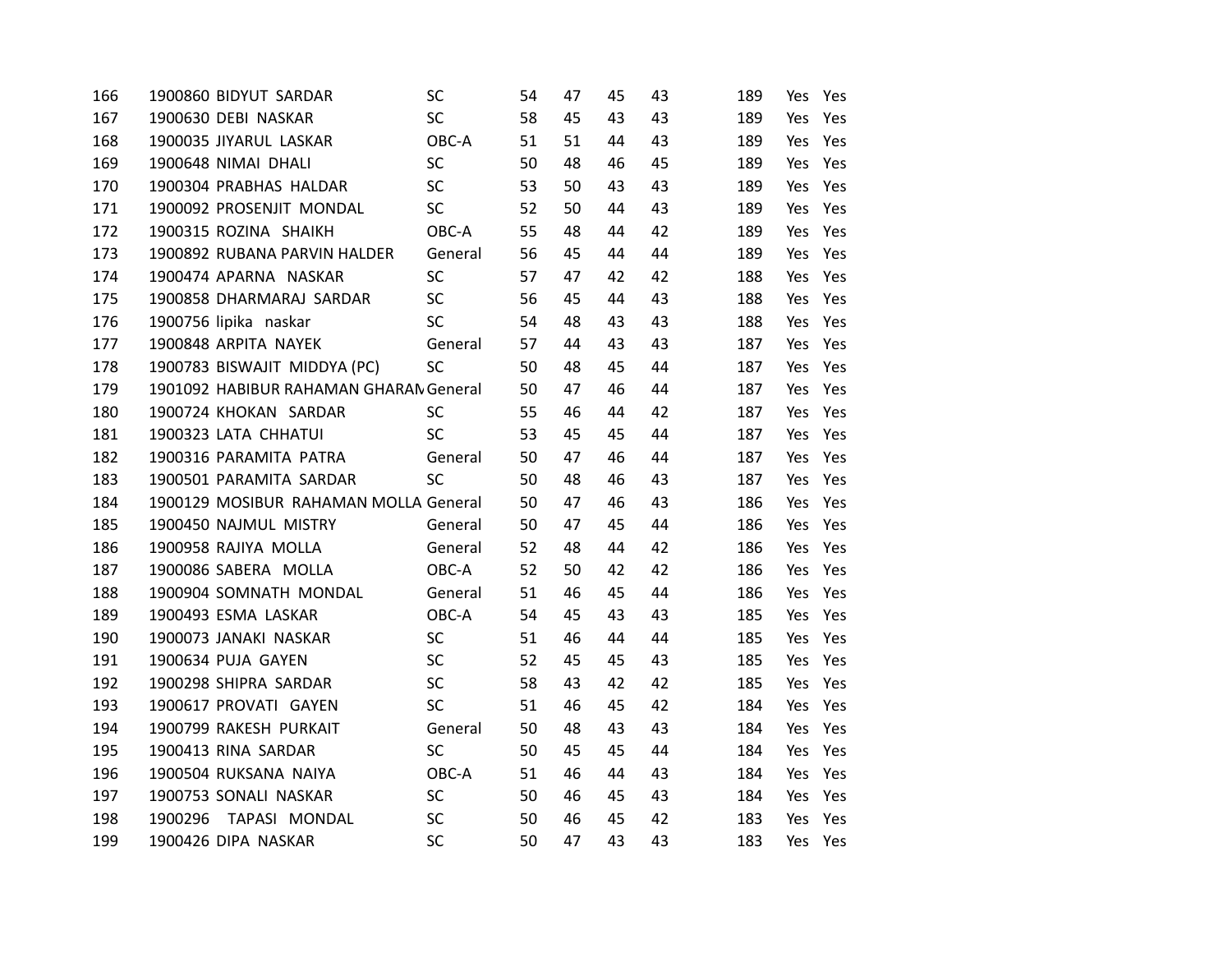| 200 | 1900074 LATIKA SARDAR       | SC.       | 50 | 45 | 44 | 44 | 183 | Yes     | Yes     |
|-----|-----------------------------|-----------|----|----|----|----|-----|---------|---------|
| 201 | 1900467 MRITUNJAY MONDAL    | General   | 52 | 44 | 44 | 43 | 183 | Yes     | Yes     |
| 202 | 1900538 MURSHIDA GAZI       | OBC-B     | 50 | 45 | 44 | 44 | 183 | Yes     | Yes     |
| 203 | 1900525 RAJKUMAR GAYEN      | <b>SC</b> | 50 | 45 | 45 | 43 | 183 |         | Yes Yes |
| 204 | 1900785 ROJINA GHARAMI      | OBC-A     | 52 | 45 | 43 | 43 | 183 |         | Yes Yes |
| 205 | 1900620 SOVAN HALDER        | <b>SC</b> | 47 | 46 | 46 | 44 | 183 |         | Yes Yes |
| 206 | 1900461 SUBHANKAR MONDAL    | <b>SC</b> | 51 | 47 | 43 | 42 | 183 | Yes     | Yes     |
| 207 | 1900306 KARNA MONDAL        | General   | 50 | 45 | 44 | 43 | 182 | Yes     | Yes     |
| 208 | 1900265 KHAYRUL MOLLA       | General   | 51 | 46 | 43 | 42 | 182 | Yes     | Yes     |
| 209 | 1900903 NANDADULAL PRAMANIK | <b>SC</b> | 47 | 46 | 45 | 44 | 182 | Yes     | Yes     |
| 210 | 1900994 PINTU DAS           | SC        | 50 | 46 | 43 | 43 | 182 |         | Yes Yes |
| 211 | 1900480 PRIYANKA SARDAR     | <b>SC</b> | 50 | 48 | 42 | 42 | 182 | Yes     | Yes     |
| 212 | 1900596 RAJAUL GAYEN        | General   | 54 | 43 | 43 | 42 | 182 |         | Yes Yes |
| 213 | 1900850 SAMPA MAITI         | OBC-B     | 50 | 47 | 43 | 42 | 182 | Yes     | Yes     |
| 214 | 1900161 SINTU BHANDARI      | General   | 48 | 45 | 45 | 44 | 182 | Yes     | Yes     |
| 215 | 1900591 ASIKUL ISLAM MONDAL | OBC-A     | 51 | 44 | 43 | 43 | 181 |         | Yes Yes |
| 216 | 1900432 BISHAL MONDAL       | <b>SC</b> | 50 | 45 | 44 | 42 | 181 |         | Yes Yes |
| 217 | 1900313 RINKU NASKAR        | General   | 46 | 45 | 45 | 45 | 181 | Yes     | Yes     |
| 218 | 1900699 AJIM MONDAL         | OBC-A     | 46 | 46 | 45 | 43 | 180 | Yes     | Yes     |
| 219 | 1900526 AMIT KUMAR HALDER   | SC        | 50 | 44 | 43 | 43 | 180 | Yes     | Yes     |
| 220 | 1900969 MAMONI NAIYA        | OBC-A     | 50 | 44 | 43 | 43 | 180 |         | Yes Yes |
| 221 | 1900629 SATHI DAS           | <b>SC</b> | 50 | 44 | 43 | 43 | 180 |         | Yes Yes |
| 222 | 1901037 SUBRATA SARDAR      | <b>SC</b> | 50 | 44 | 43 | 43 | 180 | Yes     | Yes     |
| 223 | 1900780 SWARUP BAIRAGI      | SC        | 47 | 45 | 44 | 44 | 180 | Yes     | Yes     |
| 224 | 1900372 RAHUL HALDER        | <b>SC</b> | 50 | 43 | 43 | 43 | 179 | Yes     | Yes     |
| 225 | 1900825 RAJIA SHAIKH        | General   | 48 | 47 | 42 | 42 | 179 | Yes     | Yes     |
| 226 | 1900773 SARASWATI PURKAIT   | <b>SC</b> | 50 | 44 | 43 | 42 | 179 | Yes     | Yes     |
| 227 | 1900056 DILIP MONDAL        | General   | 46 | 45 | 44 | 43 | 178 |         | Yes Yes |
| 228 | 1900674 MANAS MONDAL        | <b>SC</b> | 48 | 45 | 43 | 42 | 178 | Yes     | Yes     |
| 229 | 1900023 DEBASHREE MONDAL    | SC        | 50 | 43 | 42 | 42 | 177 | Yes     | Yes     |
| 230 | 1900291 IMRAN SHAK          | OBC-A     | 45 | 45 | 44 | 43 | 177 | Yes     | Yes     |
| 231 | 1900162 PARAMA MONDAL       | <b>SC</b> | 47 | 44 | 43 | 43 | 177 |         | Yes Yes |
| 232 | 1900750 RAIS UDDIN MONDAL   | General   | 45 | 45 | 44 | 43 | 177 | Yes     | Yes     |
| 233 | 1900608 RAJARAM PURKAIT     | <b>SC</b> | 46 | 45 | 44 | 42 | 177 | Yes Yes |         |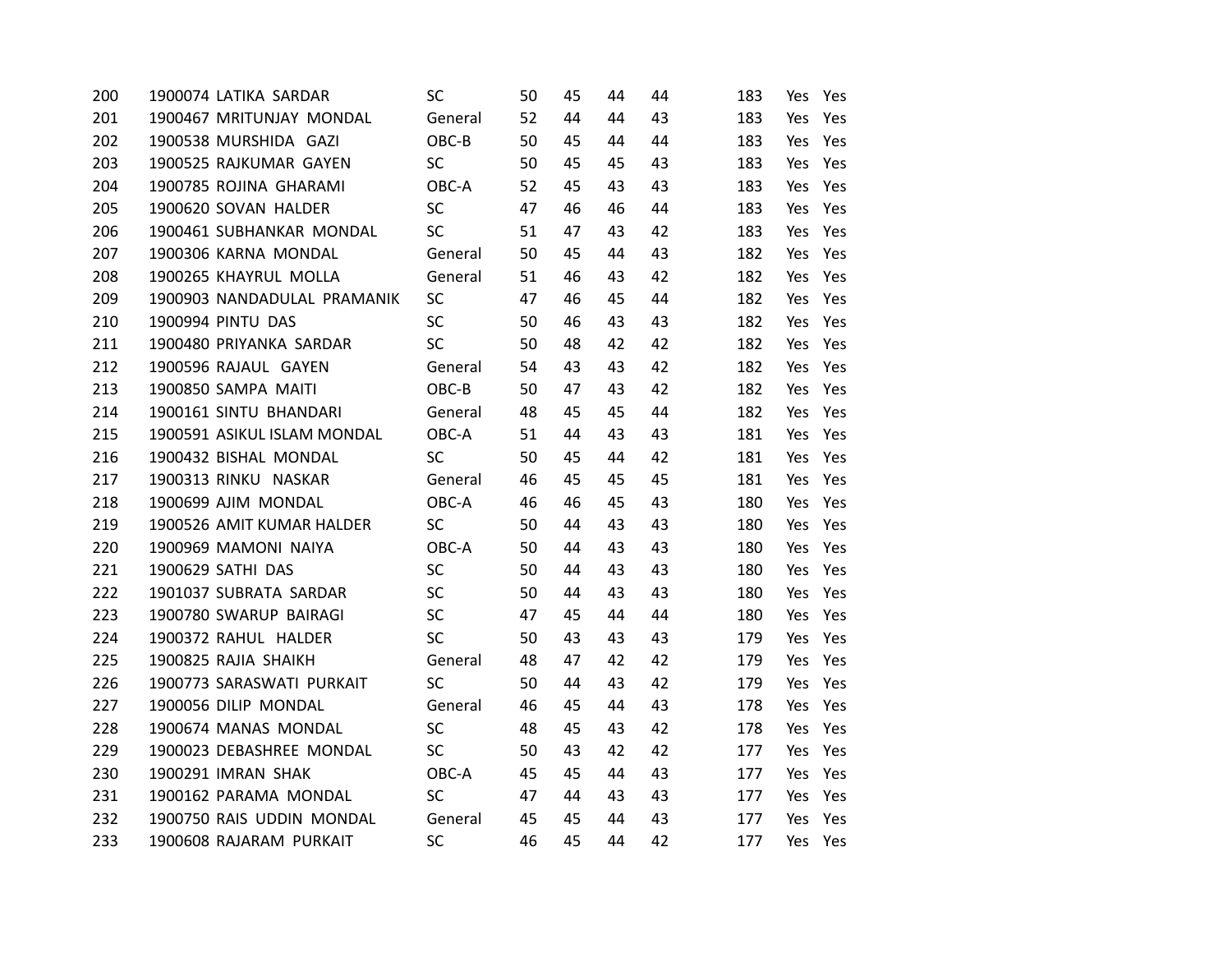| 234 | 1900439 RIYA DAS             | SC        | 46 | 44 | 44 | 43 | 177 | Yes | Yes     |
|-----|------------------------------|-----------|----|----|----|----|-----|-----|---------|
| 235 | 1900814 SATYARANJAN BAIDYA   | SC        | 50 | 43 | 42 | 42 | 177 | Yes | Yes     |
| 236 | 1900512 TAJMIRA LASKAR       | OBC-A     | 47 | 44 | 43 | 43 | 177 | Yes | Yes     |
| 237 | 1900647 TUKTUKI MONDAL       | General   | 46 | 44 | 44 | 43 | 177 | Yes | Yes     |
| 238 | 1900319 ANGINA SEKH          | OBC-A     | 47 | 44 | 43 | 42 | 176 | Yes | Yes     |
| 239 | 1900605 PALASH NASKAR        | SC        | 45 | 44 | 44 | 43 | 176 | Yes | Yes     |
| 240 | 1900289 BABLU HALDAR         | <b>SC</b> | 45 | 44 | 43 | 43 | 175 | Yes | Yes     |
| 241 | 1900058 SANTANA SARDAR       | SC        | 46 | 44 | 43 | 42 | 175 | Yes | Yes     |
| 242 | 1900164 SUPARNA JANA         | SC        | 46 | 43 | 43 | 43 | 175 | Yes | Yes     |
| 243 | 1900859 ABHIJIT PAILAN       | SC        | 45 | 43 | 43 | 43 | 174 | Yes | Yes     |
| 244 | 1900062 alok SARDAR          | SC        | 46 | 43 | 43 | 42 | 174 | Yes | Yes     |
| 245 | 1900751 ANIMESH SARDAR       | SC        | 47 | 43 | 42 | 42 | 174 | Yes | Yes     |
| 246 | 1900312 DEBKRISHNA HALDAR    | SC        | 44 | 44 | 43 | 43 | 174 | Yes | Yes     |
| 247 | 1900684 NILIMA SARDDAR       | <b>ST</b> | 44 | 44 | 44 | 42 | 174 | Yes | Yes     |
| 248 | 1900663 sibgatullah shaikh   | General   | 45 | 43 | 43 | 43 | 174 | Yes | Yes     |
| 249 | 1900516 SUSHANTO NAYEK       | General   | 46 | 44 | 42 | 42 | 174 | Yes | Yes     |
| 250 | 1900919 FIRDOUS GHORAMI      | OBC-A     | 46 | 43 | 42 | 42 | 173 | Yes | Yes     |
| 251 | 1900599 KAYLASH MONDAL       | SC        | 44 | 43 | 43 | 43 | 173 | Yes | Yes     |
| 252 | 1900746 PARBINA BAIDYA       | OBC-A     | 44 | 44 | 43 | 42 | 173 | Yes | Yes     |
| 253 | 1900846 REJINA LASKAR        | OBC-A     | 44 | 44 | 43 | 42 | 173 | Yes | Yes     |
| 254 | 1900478 JAGITA BALI MONDAL   | SC        | 45 | 43 | 42 | 42 | 172 | Yes | Yes     |
| 255 | 1900256 MOUSUMI DAS          | <b>SC</b> | 43 | 43 | 43 | 43 | 172 | Yes | Yes     |
| 256 | 1900239 SANOWAR HOSSEN GAYEN | General   | 45 | 44 | 42 | 41 | 172 | Yes | Yes     |
| 257 | 1900170 sarmistha mondal     | SC        | 44 | 44 | 43 | 41 | 172 | Yes | Yes     |
| 258 | 1900604 SUSHIL BAIRAGI       | General   | 44 | 43 | 43 | 42 | 172 | Yes | Yes     |
| 259 | 1901046 YASMINA MOLLA        | OBC-A     | 44 | 43 | 43 | 42 | 172 | Yes | Yes     |
| 260 | 1900283 MANDIRA SARDAR       | <b>SC</b> | 43 | 43 | 43 | 42 | 171 | Yes | Yes     |
| 261 | 1900519 sankar naskar        | General   | 43 | 43 | 43 | 42 | 171 | Yes | Yes     |
| 262 | 1900717 ASIKUR JAMAN HALDAR  | General   | 43 | 43 | 42 | 42 | 170 | Yes | Yes     |
| 263 | 1900644 MANGAL NASKAR        | SC        | 44 | 42 | 42 | 42 | 170 | Yes | Yes     |
| 264 | 1900939 MANORANJAN NASKAR    | SC        | 43 | 43 | 42 | 42 | 170 | Yes | Yes     |
| 265 | 1900457 SOUMEN HALDER        | <b>SC</b> | 43 | 43 | 42 | 42 | 170 | Yes | Yes     |
| 266 | 1900593 SUJINA MONDAL        | OBC-A     | 44 | 42 | 42 | 42 | 170 | Yes | Yes     |
| 267 | 1900655 AJOY NASKAR          | SC        | 43 | 42 | 42 | 42 | 169 |     | Yes Yes |